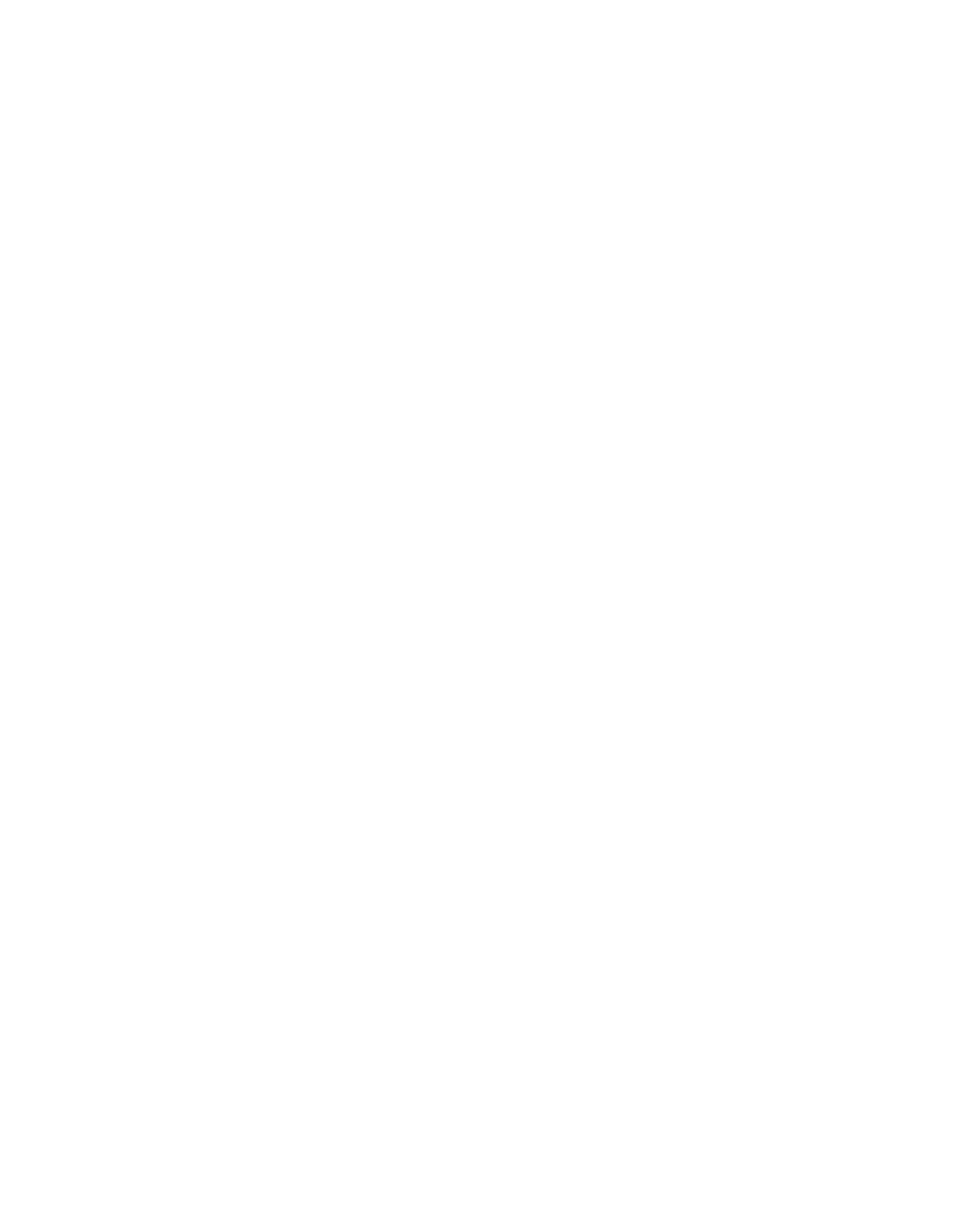#### **NOTICE:**

This report was commissioned by the Port of Long Beach, in cooperation with the Port of Los Angeles. All conclusions reflect our best professional judgment, based upon materials and information provided by Pacific Harbor Line, Inc. and others. Use of this report by any third party for whatever purpose should not, and does not, absolve such third party from using due diligence in verifying the report's contents.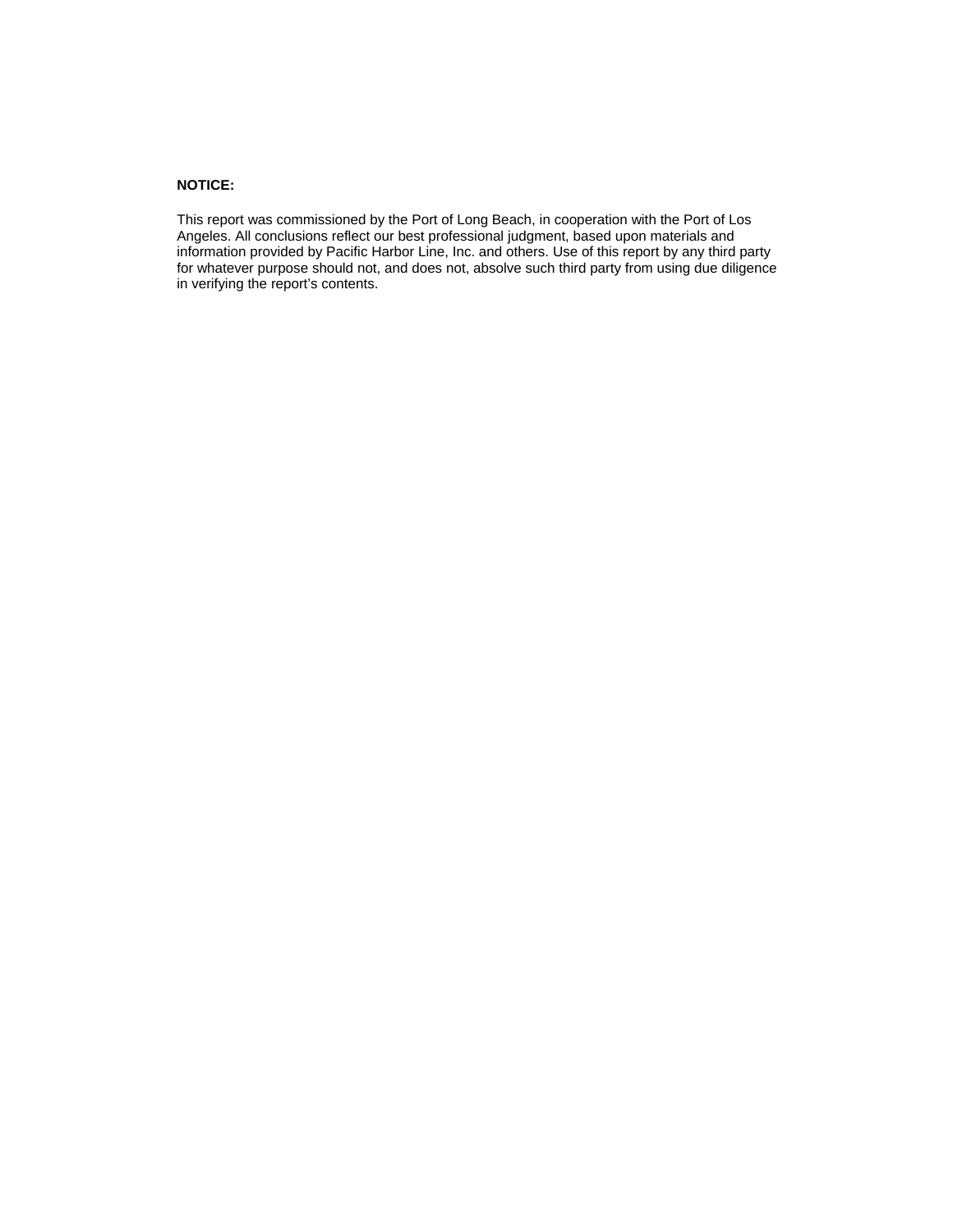## **Table of Contents**

| 1.               |     |  |
|------------------|-----|--|
|                  | 1.1 |  |
|                  | 1.2 |  |
| 2.               |     |  |
|                  | 2.1 |  |
|                  | 2.2 |  |
|                  | 2.3 |  |
| 3.               |     |  |
|                  | 3.1 |  |
|                  | 3.2 |  |
|                  | 3.3 |  |
|                  | 3.4 |  |
|                  | 3.5 |  |
|                  | 3.6 |  |
| $\overline{4}$ . |     |  |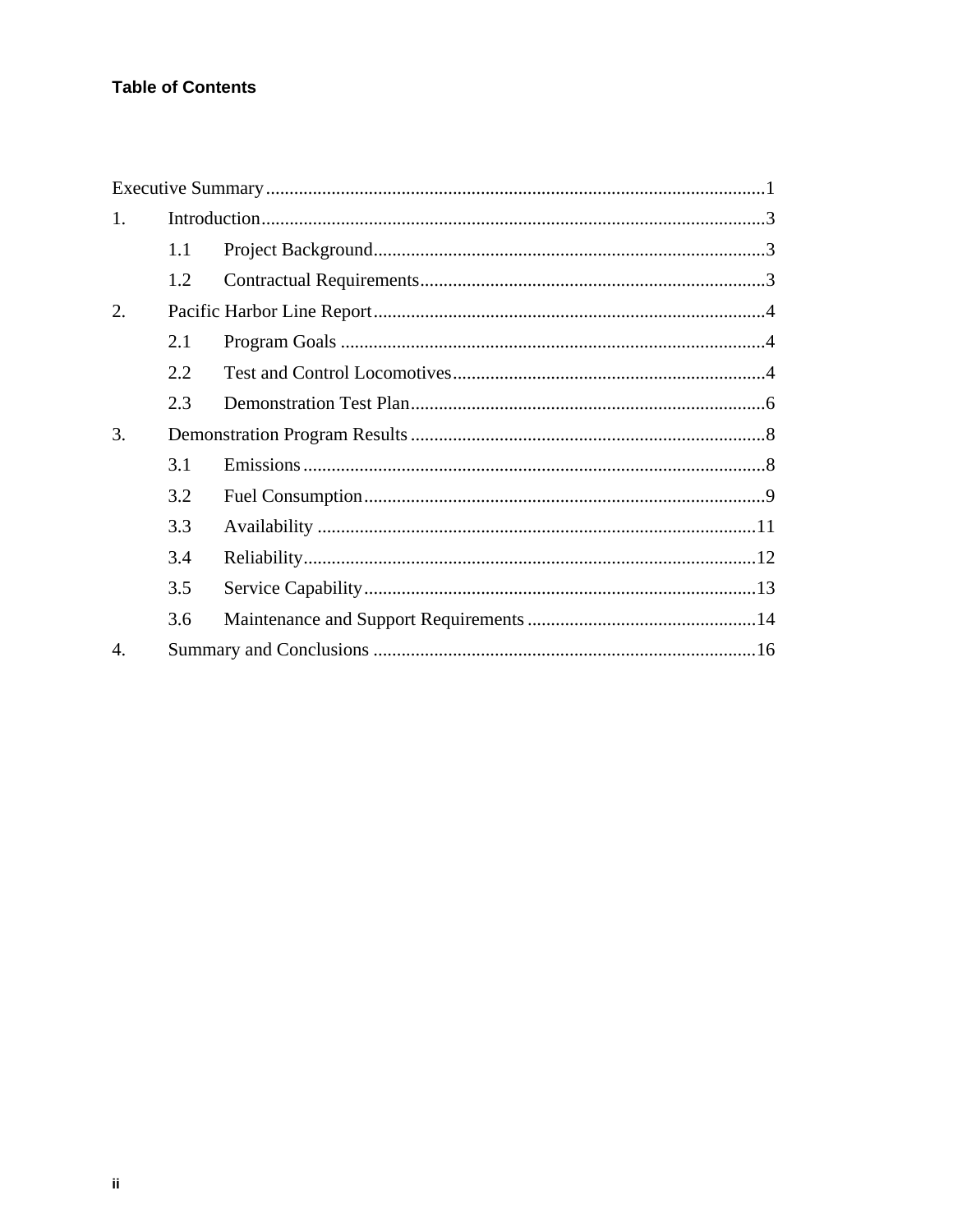In an effort to reduce air emissions from rail operations within and surrounding the ports of Long Beach and Los Angeles, Pacific Harbor Line, Inc. (PHL) entered into a second amendment to its operating agreement with the ports to deploy lower-emitting technologies and fuels within the PHL fleet of switcher locomotives. A condition of the agreement requires PHL to lease or acquire one switcher locomotive fueled by liquefied natural gas (LNG) to demonstrate the technology's suitability and emissions reduction characteristics. On May 22, 2009, PHL initiated a nine-month demonstration of an LNG-fueled switcher locomotive leased from Burlington Northern Santa Fe Railway (BNSF) at the Port of Los Angeles' West Basin Container Terminal (WBCT). This 1,200 HP LNG locomotive (BNSF 1203) was the primary switcher locomotive used at WBCT during the duration of the demonstration project.

The original objective of the demonstration was for PHL to document operational parameters for the LNG locomotive (e.g., fuel consumption, reliability), and make comparisons to PHL's existing fleet of older, similarly sized diesel-electric switcher locomotives (i.e., the test "baseline" locomotives). As described in this report, PHL was unable to execute the test plan as originally written. By the time the LNG locomotive was ready to be tested, PHL had replaced its entire fleet of older 1,200 HP switcher locomotives with larger, newer technology switchers meeting or exceeding EPA's Tier 2 emissions levels.

A modified test plan was implemented in consultation with the ports. The revised plan called for the test LNG switcher to be operationally compared to PHL's older (phasedout) 1,200 HP diesel-electric switchers, using recent historical data. This provided the most "apples to apples" comparison because the two types of switcher locomotives are similar in size and capabilities. In addition, emissions comparisons were made under the revised plan of the LNG switcher versus both types of diesel-electric locomotives (the older phased out "baseline" switchers, and the new "Tier 2" switchers).

Using the modified demonstration test plan as approved by the ports, the LNG switcher was operated by PHL for a period of 36 weeks. Based on PHL-provided data and observations from the demonstration, the following conclusions are made:

#### Operational Comparisons

- Overall, the LNG locomotive performed "adequately to well" in railcar switching service. However, logistics and mechanical issues associated with storing and combusting LNG fuel negatively impacted the locomotive's reliability and service capability.
- According to PHL, the level of effort required to support fueling and address fueling-related mechanical issues was unusually high. These mechanical issues with LNG fueling compounded already difficult fueling logistics associated with requirements imposed by the local fire department.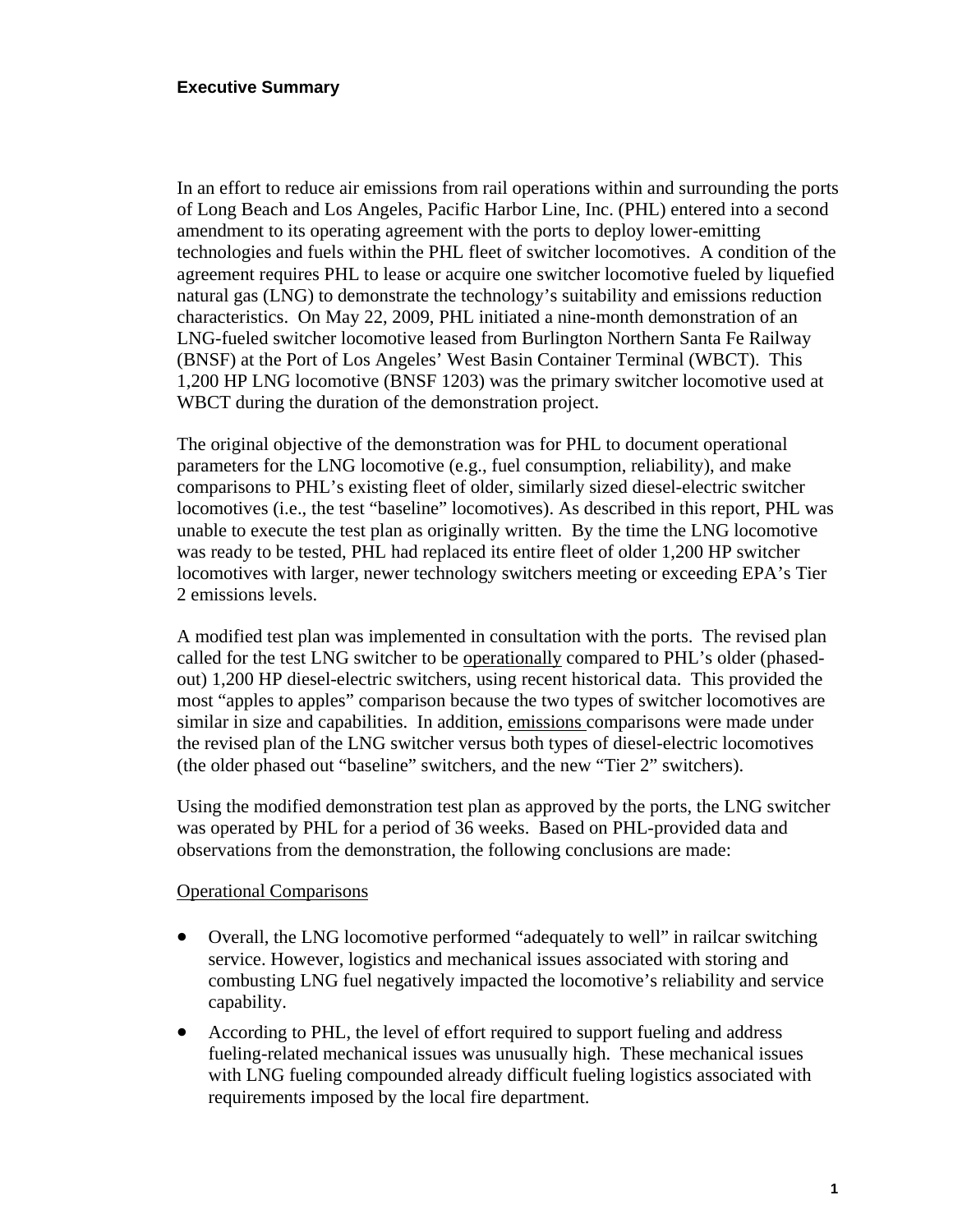- The average fuel consumption for the test locomotive (including fueling losses and boil off) was 72 diesel-equivalent gallons per day. A comparable (baseline) diesel switcher tested by PHL under a different program<sup>1</sup> consumed about 65 diesel gallons per day. For this comparison, it appears that the newer engine technology of the LNG locomotive roughly offset two inherent inefficiencies of dedicated LNG engines with respect to fuel consumption, which are: 1) the lower thermal efficiency of spark ignition compared to compression ignition; and 2) fueling and boil off losses associated with LNG.
- Despite its apparent higher rate of fuel consumption, the LNG locomotive cost approximately 23% less to fuel on an energy-equivalent basis, due to the lower price paid by PHL per BTU of LNG fuel compared to diesel fuel.

#### Emissions Comparisons

Based on the use of existing emissions factors rather than actual emissions testing, the following conclusions are made about the relative emissions of the three locomotive types / technologies:

- The LNG switcher locomotive emits an estimated 92% less oxides of nitrogen (NOx) and 76% less particulate matter (PM) compared to the baseline (uncontrolled) diesel locomotives.
- The LNG switcher locomotive emits an estimated 81% less NO<sub>x</sub> and 57% less PM than PHL's new Tier 2 locomotives.
- It is important to recognize that these three types of switcher locomotives differ significantly in age and emissions control technology, among other factors. This makes it difficult to isolate the emissions reduction contributions of using cleanerburning LNG fuel in the test locomotive.

<sup>&</sup>lt;sup>1</sup> GreenGoat<sup>TM</sup> hybrid locomotive demonstration, conducted by PHL in cooperation with the ports.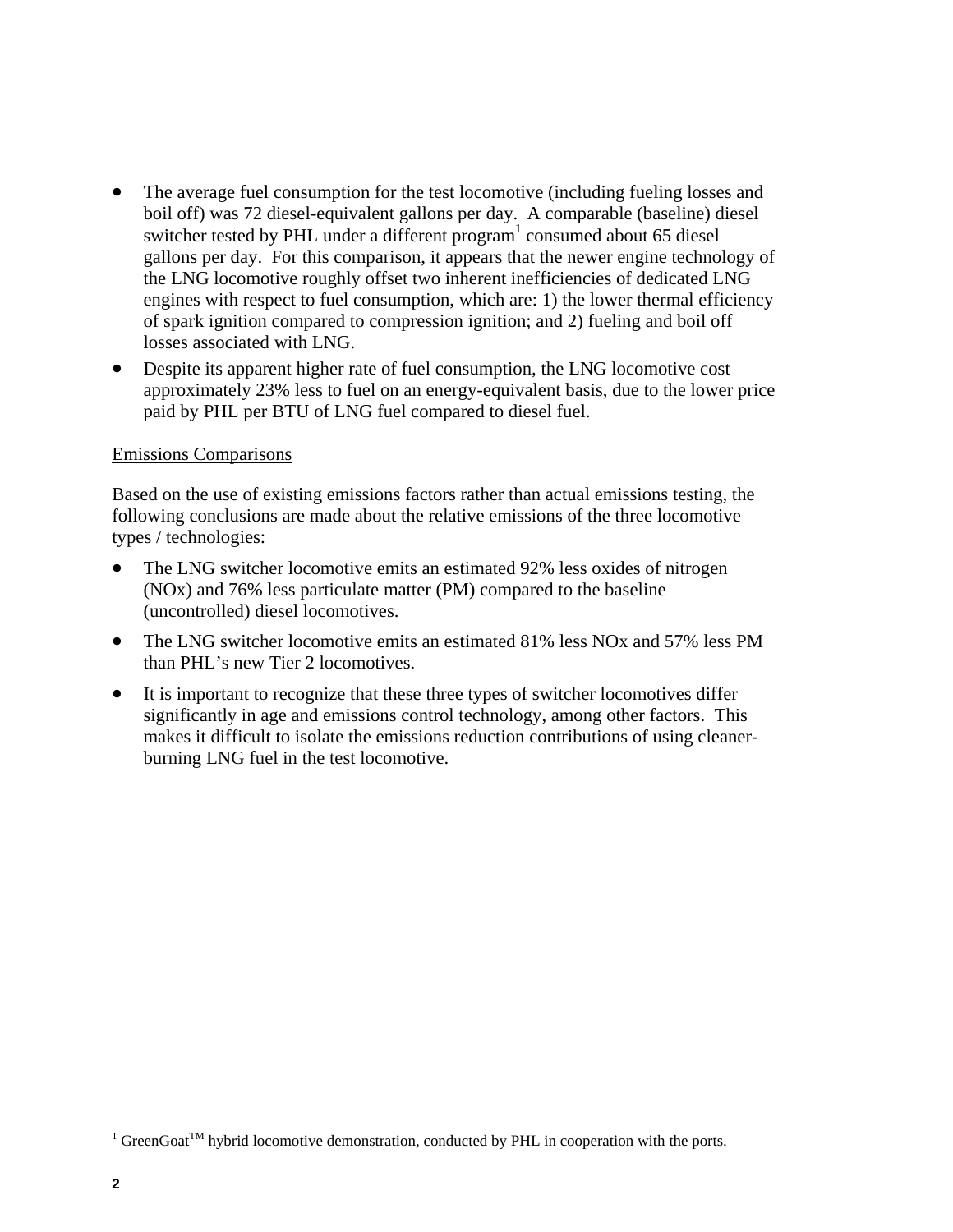## **1. Introduction**

## **1.1 Project Background**

In an effort to reduce air emissions from rail operations within the ports of Long Beach and Los Angeles, the ports entered into a second amendment to Pacific Harbor Line, Inc's (PHL) operating agreements with the ports to deploy lower-emitting technologies and fuels in PHL's fleet of diesel locomotives and investigate various low-emission locomotive technologies, including an LNG-powered locomotive. Requirements for the LNG-locomotive demonstration program were outlined in the second amendment, with details of the program provided by the ports in an oversight capacity.

The LNG locomotive, a 1,200 HP switcher locomotive leased from BNSF Railway (BNSF 1203), entered service at the Port of Los Angeles' West Basin Container Terminal on May 22, 2008 and operated for a period of 36 weeks. West Basin Container Terminal was selected as the location to demonstrate the LNG locomotive due to the stringent permit requirements of the local fire department, which limited the use of the LNG locomotive to a location where fueling<sup>2</sup> of the locomotive would not interfere with other rail or terminal activity.

The test plan called for operation of the LNG engine in tasks normally performed at PHL by similarly rated diesel switchers including tandem and solo modes of operation. As discussed later in this report, PHL was unable to execute the test plan exactly as written, but instead made modifications to the plan in consultation with the ports. Operational parameters including fuel consumption and reliability data were documented by PHL during the demonstration, and are presented in this report.

## **1.2 Contractual Requirements**

The Second Amendment to PHL's Operating Agreements with the ports state that PHL "shall timely lease or otherwise acquire" the use of an "LNG powered locomotive" for use in the ports "to demonstrate the suitability and emissions reductions characteristics of these locomotives." PHL is required to acquire the LNG locomotive within one year of the second amendment's effective date, and to "obtain Owner's (the ports') approval of the specific type and/or capabilities of such locomotives." It further states that the ports will approve the one-year<sup>3</sup> service demonstration.

<sup>&</sup>lt;sup>2</sup> The LNG locomotive was fueled using a mobile LNG-refueling truck; this "wet fueling" technique is common for demonstrations involving small numbers of LNG test vehicles.

 $3$  The ports and PHL mutually agreed to terminate the demonstration at nine months given the timing of PHL's turnover of its 1,200 HP switcher locomotives to newer, lower-emitting locomotives.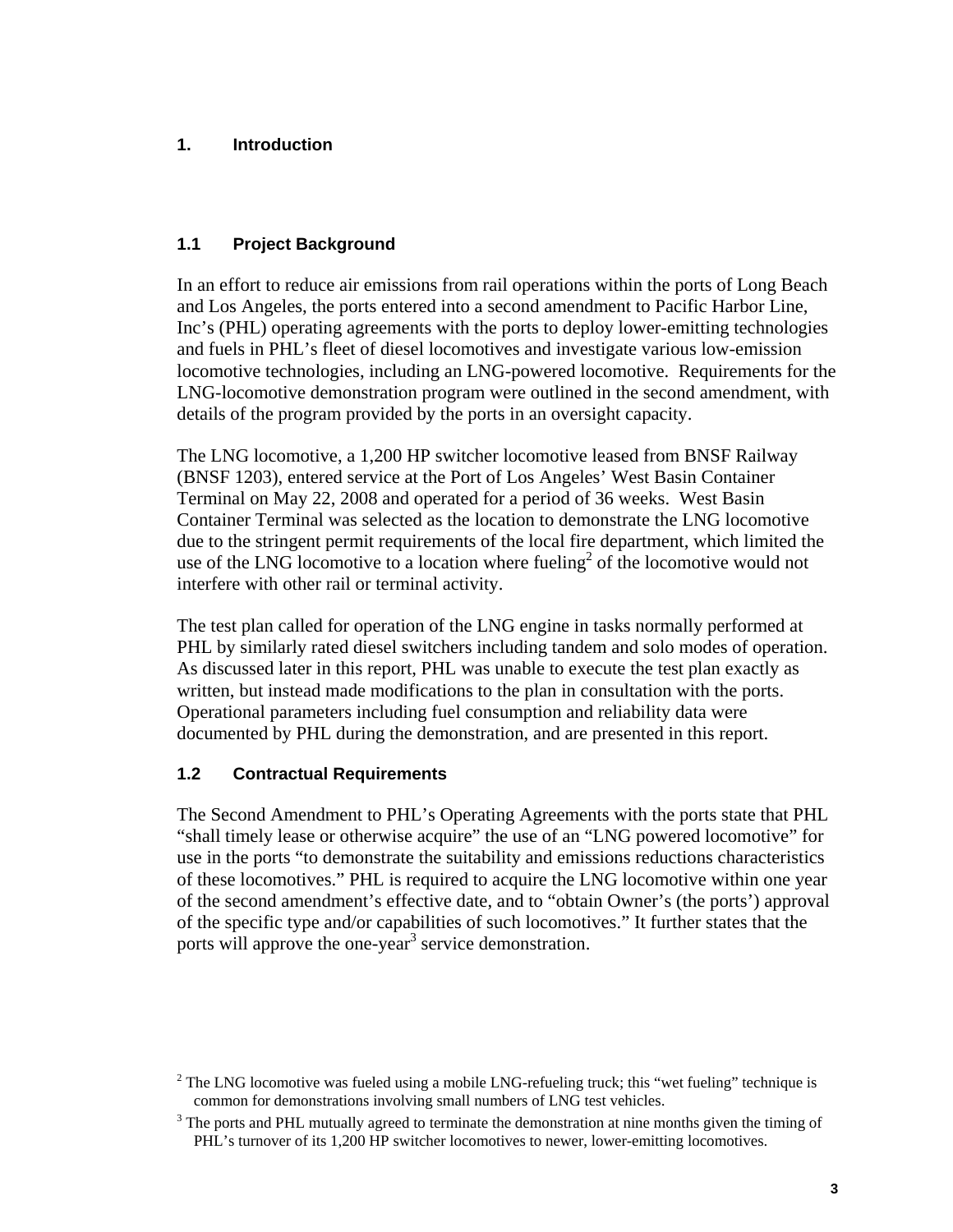To demonstrate the suitability and emissions reductions potential of the LNG locomotive technology, PHL was required to document the following parameters during the demonstration:

- Emissions
- Fuel consumption
- Availability
- Reliability
- Service capability
- Maintenance
- Support requirements

### **2. Pacific Harbor Line Report**

#### **2.1 Program Goals**

The goal of the demonstration program was to evaluate the LNG-powered locomotive technology under the ports approved test plan within PHL's unique operational demands. In meeting the contractual requirements of the demonstration program, PHL was able to offer valuable data, including PHL staff's expert opinion on the suitability of LNG engine technology as a substitute for conventional diesel-electric switcher locomotives of similar size and usage serving the Ports.

#### **2.2 Test and Control Locomotives**

Currently, PHL operates a fleet of 22 diesel-electric locomotives. Sixteen locomotives meet the Environmental Protection Agency's Tier 2 standards for switcher locomotive engines and six are engine-generator, or "gen-set" switcher locomotives meeting Tier 3 standards. Previously, PHL operated five 1,200 HP switcher locomotives referred to as "smurfs" (see Figure 1 ). These locomotives operated primarily in the Port of Los Angeles' West Basin Container Terminal as single engines, and in intermodal service as tandem units. The LNG locomotive leased by PHL for the demonstration has similar performance characteristics to the "smurfs" as shown in Table 1.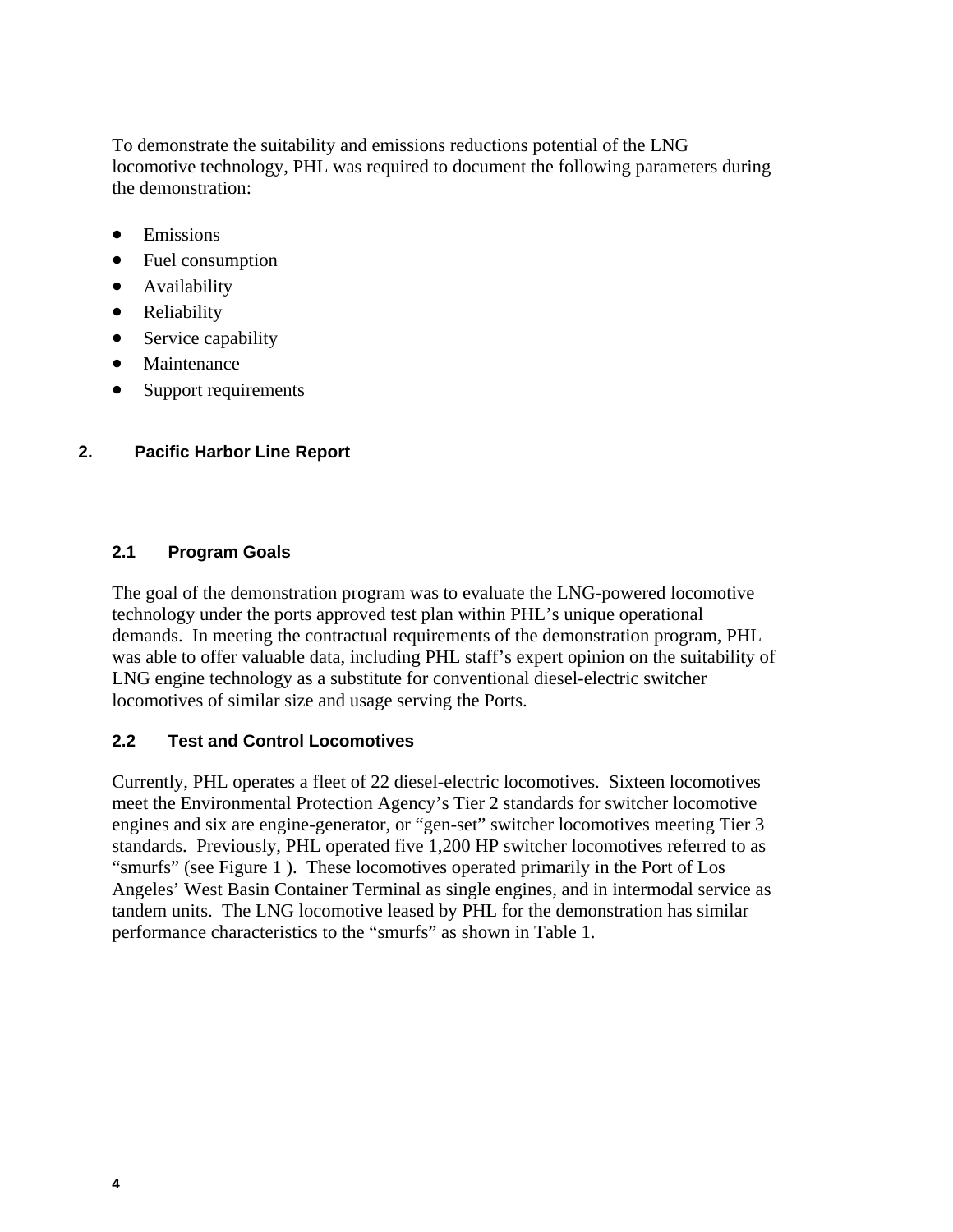

### **Figure 1. Test Unit (BNSF 1203), Baseline Unit (PHL 32), and Tier 2 Unit (PHL 20)**

**Table 1. Specifications for the LNG, Baseline, and Tier 2 Switcher Locomotives** 

| Datum / Parameter                    | <b>Test (LNG)</b><br>Locomotive                                       | <b>Baseline ("Smurf")</b><br>Locomotive               | <b>Current Fleet (Tier 2)</b><br>Locomotive           |
|--------------------------------------|-----------------------------------------------------------------------|-------------------------------------------------------|-------------------------------------------------------|
| Locomotive Type /<br>Model           | MK1200G* Switcher                                                     | EMD SW1200 Switcher                                   | Motive Power MP20B<br>Switcher                        |
| Locomotive Model<br>Year             | 1994                                                                  | 1957                                                  | 2008                                                  |
| Engine / Powerplant                  | Caterpillar G3516 SITA<br>(Spark-Ignited<br>Turbocharged Aftercooled) | 12-567-C Block                                        | <b>MTU-Detroit Diesel</b><br>12V4000R33               |
| <b>Fuel Type</b>                     | <b>Liquefied Natural Gas</b><br>(LNG)                                 | <b>CARB Ultra-Low Sulfur Diesel</b> <sup>4</sup>      | <b>CARB Ultra-Low Sulfur Diesel</b>                   |
| <b>Drive System</b>                  | Series Hybrid-Electric / DC<br><b>Traction Motors</b>                 | Series Hybrid-Electric / DC<br><b>Traction Motors</b> | Series Hybrid-Electric / DC<br><b>Traction Motors</b> |
| Locomotive No.                       | <b>BNSF 1203</b>                                                      | <b>PHL 32</b>                                         | PHL 20 / PHL 21                                       |
| Tractive Horsepower /<br>Max. Weight | 1,200 HP / 250,000 lbs.                                               | 1,200 HP / 248,000 lbs.                               | 2,000 HP / 289,000 lbs                                |
| <b>Tractive Effort</b><br>(Starting) | 68,800 lbs                                                            | 62,500 lbs                                            | 85,000 lbs                                            |
| <b>Traction Motors</b>               | D78B (4)                                                              | D77(4)                                                | D78B (4)                                              |
| <b>Emissions Certification</b>       | None (Prototype)                                                      | None (EPA Tier 0)                                     | EPA Tier 2                                            |

\*For detailed specifications and the history of the Test Locomotive technology, refer to information provided by the manufacturer at http://www.lngplants.com/mk1200G.htm

In basic operation, the LNG-electric powered locomotive is no different than PHL's fleet of old (phased out) or new (Tier 2) diesel-electric powered switchers. Each technology uses electric traction motors powered by electricity generated from on-board steady-state engines that operate within a series of "throttle notches." The major difference is that the test locomotive uses LNG rather than diesel to power its steadystate engine. Because LNG is a clean-burning fuel, this fuel switch can provide significant reductions of PM and NOx emissions. However, many other factors affect emissions levels from these three types of locomotives, including engine age, type of

<sup>&</sup>lt;sup>4</sup> According to PHL, it transitioned from using CARB low-sulfur to ultra-low sulfur diesel (ULSD, 15 ppm sulfur) in January 2007. See http://www.anacostia.com/pdfs/PHLLowEmissionLoco07.pdf.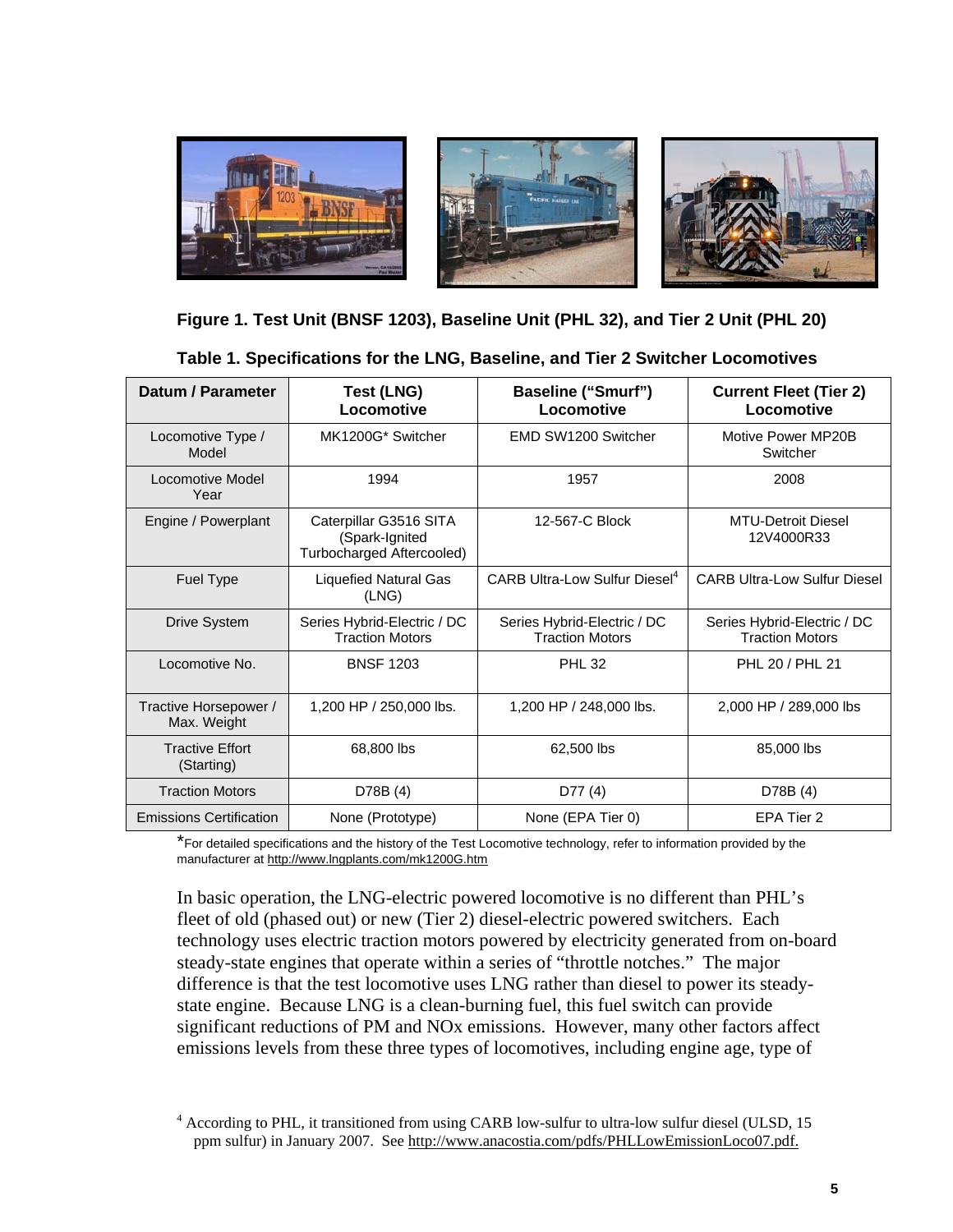combustion process, and existence of emissions control technology (if any). Some of these factors are summarized in Table 1 above.

Operating a locomotive using LNG requires significant changes to the fuel system of the test locomotive. The most significant change is the use of highly insulated fuel tanks that allow LNG fuel to maintain its cryogenic temperatures (approximately -260 $^{\circ}$  F). The increased bulk of the LNG tanks combined with the lower volumetric energy density of  $LNG<sup>5</sup>$  results in a locomotive that typically provides less operating time per fueling event than its diesel counterpart (further discussed below).

**Table 2. Fuel capacities by fuel type** 

| Datum / Parameter         | <b>Test Locomotive</b> | <b>Baseline Locomotive(s)</b> | Tier 2 Locomotive(s) |
|---------------------------|------------------------|-------------------------------|----------------------|
| <b>Fuel Capacity</b>      | 1,400 gallons LNG      | 900 gallons Diesel            | 2,500 gallons Diesel |
| Diesel Equivalent Gallons | 840                    | 900                           | 2.500                |

### **2.3 Demonstration Test Plan**

Beginning in early August of 2006, PHL began working with the ports to develop a test plan that would capture the necessary data to implement a meaningful LNG locomotive demonstration. The resulting test plan outlined a one year test consisting of two phases. In the first phase the LNG locomotive was to be operated for six months in tandem with a diesel switcher from the PHL fleet. Typically, two 1,200 HP diesel switchers ("smurfs") were used to provide intermodal service. The size and power of the LNG locomotive made it a comparable replacement for one of the diesel smurf units. In the second phase of testing, the LNG locomotive was to operate in "solo" mode providing car switcher service at the Yang Ming yard (shown in Figure 2-2.)

In 2007, PHL began phasing out its 1,200 HP diesel switcher smurfs, replacing them with the newer Tier 2 switcher locomotives. As a result, the tandem operation portion of the original test plan was not conducted. Instead, the LNG locomotive was operated in "solo" mode for the entirety of the demonstration period, and the performance of the LNG locomotive has been compared to historical data of a smurf in the same solo mode of operation.

<sup>&</sup>lt;sup>5</sup> According to the LNG locomotive's manufacturer, under normal operating conditions a fuel capacity of 1,400 LNG gallons on the LNG switcher would have the energy equivalent of about 900 gallons of diesel fuel on a diesel-powered switcher (1.55 LNG gallons = one diesel gallon). The table above assumes that  $1.67$  LNG gallons = one diesel gallon.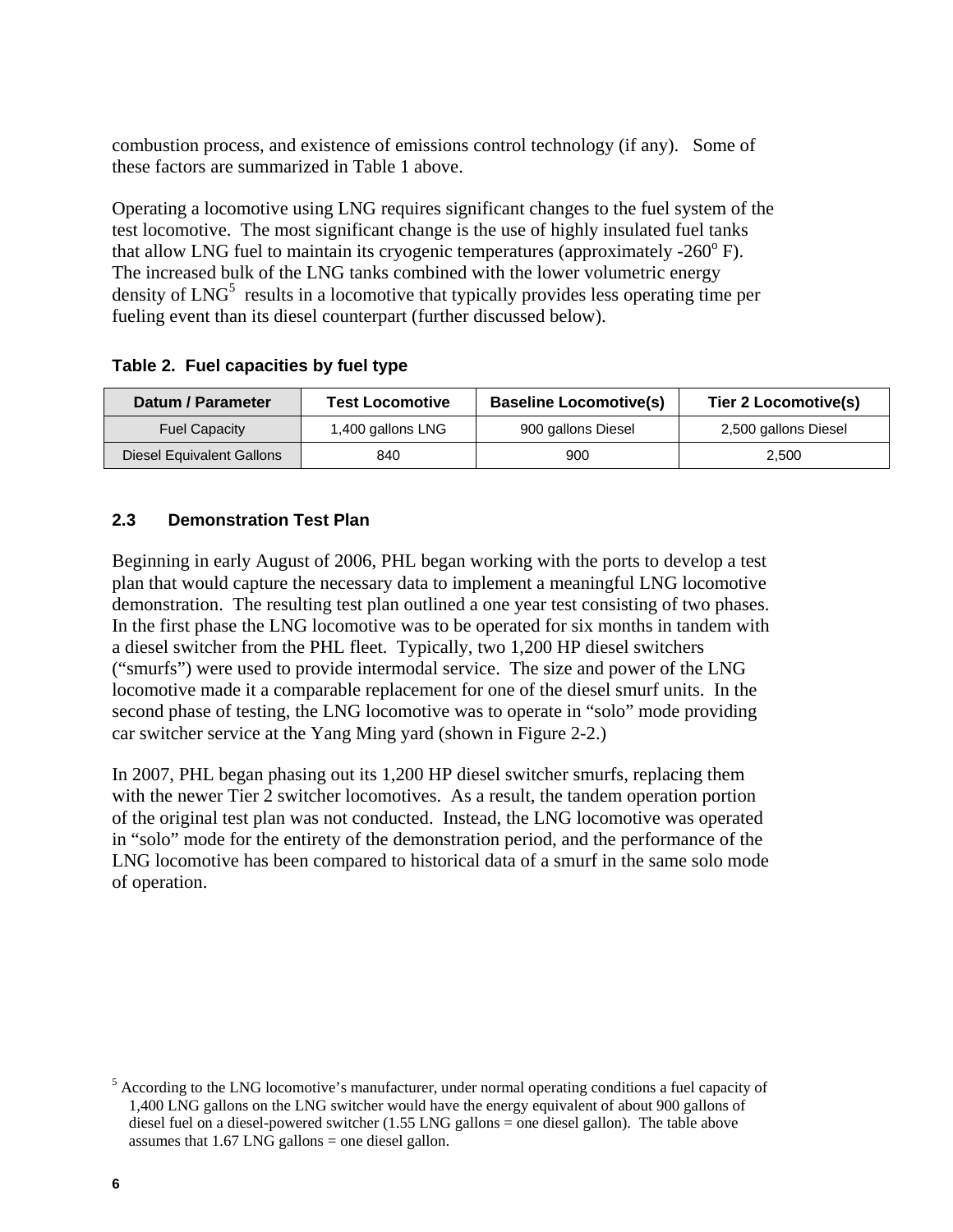

**Figure 2-2. Yang Ming Yard Diagram**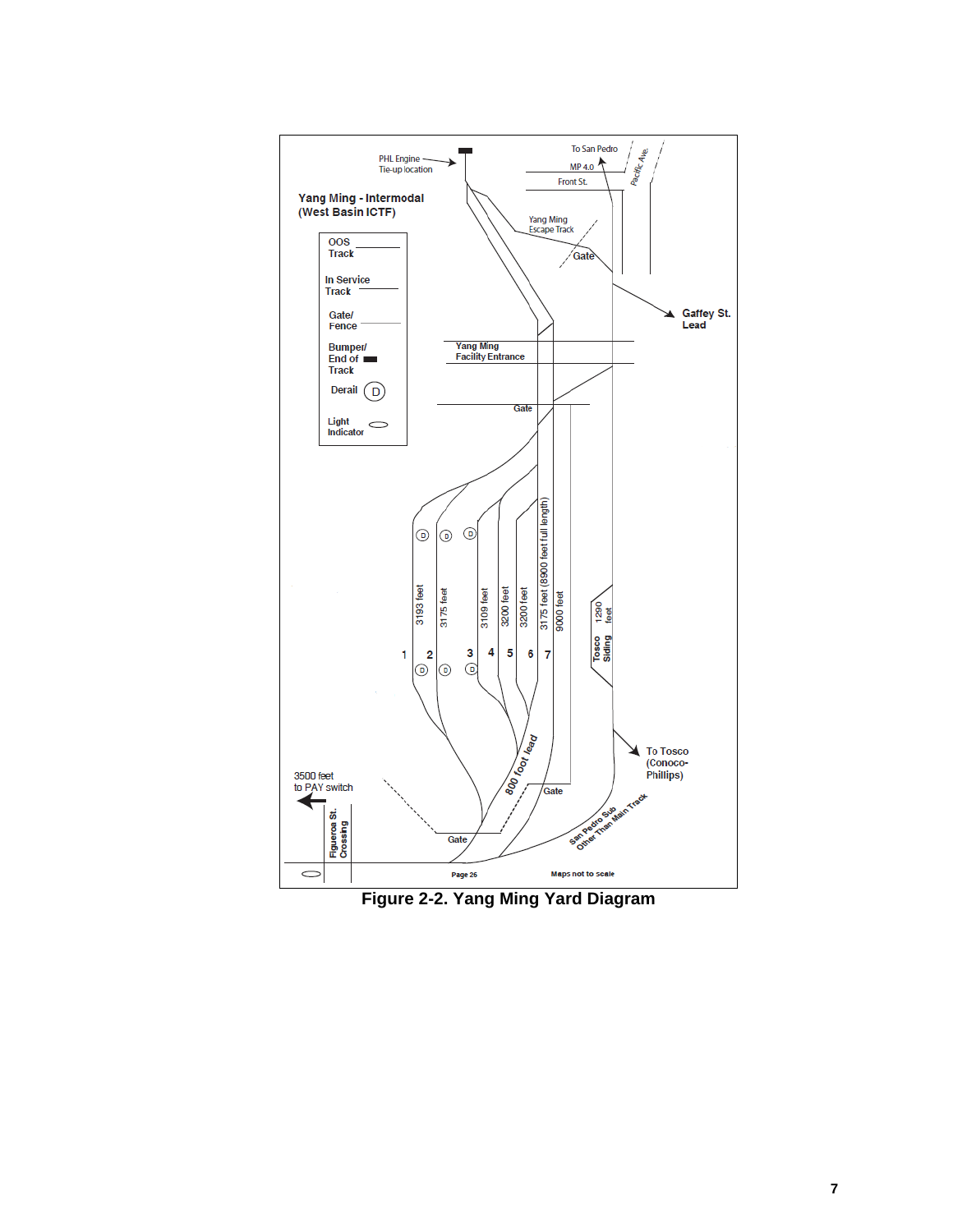#### **3. Demonstration Program Results**

#### **3.1 Emissions**

Due to budget and time constraints, emissions tests were not performed on the LNG or diesel locomotives for this project. As a surrogate, existing emissions data for the LNG and diesel locomotives (both types) were used to derive estimated emissions levels in duty cycle similar to PHL's typical switcher operations. Emissions factors from PHL's diesel fleet are taken from the Port of Long Beach emissions inventory for 2008; these data are used in this report for the baseline diesel emissions rates. LNG emissions rates are taken from a report prepared by BNSF Railway, Union Pacific Railroad, and others as presented to the California Air Resources Board<sup>6</sup>. The emissions data for the LNG locomotive were collected prior to EPA establishing a switcher duty cycle, but they represent the only known emissions rates for the Caterpillar 3516G in a switcher locomotive application. Based on the similarity of the duty cycles between the diesel and LNG locomotives, discussed further in Section 3.5, it is reasonable to assume that emissions from the locomotives would be comparable to the ratios of the emissions rates given in Table 3. Specifically, one would anticipate a 92% reduction in NOx and a 76% reduction in PM from the LNG locomotive compared to the "Tier 0" (uncontrolled) baseline diesel locomotive. Compared to PHL's current fleet of Tier 2 diesel locomotives, one would anticipate an 81% reduction in NOx and a 57% reduction in PM from the LNG locomotive.

*It is important to note that this does not represent an "apples-to-apples" comparison suitable to accurately quantify the emission reduction effects of switching a given locomotive from diesel to LNG technology, due to major differences in the engines of the three locomotive types (age, emissions control technology, etc.).* 

| <b>Locomotive Type</b> | <b>Fuel</b> | <b>NOx</b> | CO   | <b>THC</b> | <b>PM</b> |
|------------------------|-------------|------------|------|------------|-----------|
| <b>MK1200 LNG</b>      | <b>LNG</b>  | 1.4        | 2.2  | 3.3        | 0.09      |
| <b>Baseline Diesel</b> | Diesel      | 17.6       | 1.83 | 0.87       | 0.38      |
| Tier 2 Diesel          | Diesel      | 7.30       | 1.83 | 0.52       | 0.21      |

**Table 3. Emissions rates for LNG, baseline diesel, and Tier 2 locomotives** 

Diesel emissions data collected using EPA, 40 CFR Parts 85, 89, and 92, Emission Standards for Locomotives and Locomotive Engines. Values in grams/brake horsepower-hour. Tier 2 Diesel emissions rates taken from Port of Long Beach 2008 Air Emissions Inventory, Table 5.1

<sup>&</sup>lt;sup>6</sup> An Evaluation of Natural Gas-fueled Locomotives, BNSF Railway et al, 2007. Viewed on the internet at http://www.arb.ca.gov/railyard/ryagreement/112807lngqa.pdf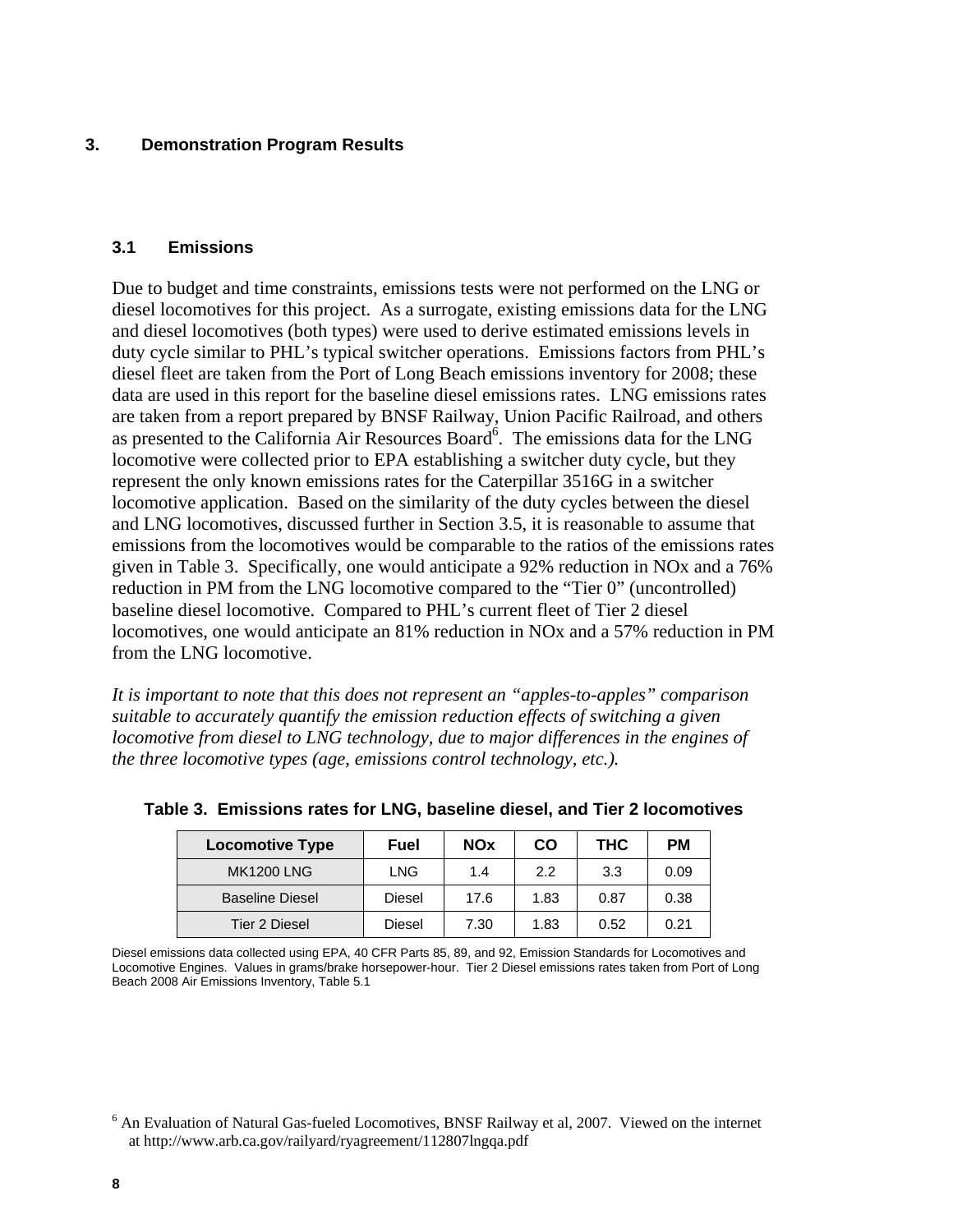#### **3.2 Fuel Consumption**

The nature of LNG makes the fueling process and fuel consumption measurements significantly different from those involving diesel fuel. LNG must be kept at cryogenic temperatures to maintain its liquid state. Heat leakage into the fuel tanks causes the fuel to slowly boil off over time. As a result, there is a difference in the amount of fuel initially put into the fuel tanks and the amount of fuel that is ultimately available to the engine for combustion and locomotive power. There is also the potential to vent (waste) fuel during the refueling process, resulting in LNG fuel that is recorded as used without ever making it into the locomotive's onboard fuel tank. This venting is ideally minimized using a "vapor collapse", which was utilized when the LNG switcher was refueled. While some benefit was achieved using the vapor collapse process, PHL still noted significant difficulties each time the LNG locomotive was refueled, throughout the demonstration. As a result, significant volumes of LNG were vented / lost during refueling events.

Quantifying the amount of fuel supplied by the vendor during each refueling event (including losses) is relatively straightforward: the fuel vendor provides a metered quantity on its fuel invoices to PHL. However, it is more complicated to separate out the volume of LNG fuel that was subsequently vented (lost) from the locomotive, versus that which was actually consumed by the engine. The approach utilized in this report is based on estimated brake specific fuel consumption, the average duty cycle of the engine, and the total operating hours of the engine. The formula for estimating the fuel consumed is given in the equation below.

$$
FuelConsumed = \left(\sum_{idle}^{8} \% DC_i * BHP_i * BSPC_i\right) * T_{operation}
$$

where:

- *FuelConsumed* is the total fuel consumed by the engine over the corresponding operating mode (solo or tandem)
- %DC is the percentage of time spent at the corresponding notch setting
- **BHP** is the brake horsepower output of the engine at the corresponding notch
- *BSFC* is the brake specific fuel consumption of the engine in lb/HP
- $T_{operation}$  is the total engine on time over the corresponding operating mode
- The summation is for 7 data points: an aggregate of idle, notch 1 and 2; and notches 3 through 8

Once the total fuel consumed during the testing phase is determined, a ratio can be defined to estimate the percentage of fuel consumed by the engine compared to the amount of fuel purchased. This is simply the FuelConsumed/FuelPurchased. Table 4 lists the fuel purchased and the calculated fuel consumption for the LNG switcher in solo mode. Note that the data for LNG fuel consumption in Table 4 represents fuel use for eight months of the nine-month test period. No fueling data are available for the ninth month. Table 5 documents the assumptions made about engine performance data for the Caterpillar G3516 engine. Based on the assumptions in Table 5, it is estimated that approximately 12% of the fuel purchased was lost due to venting that happened during fueling operations and/or through boil-off as the fuel warmed in the tanks. Note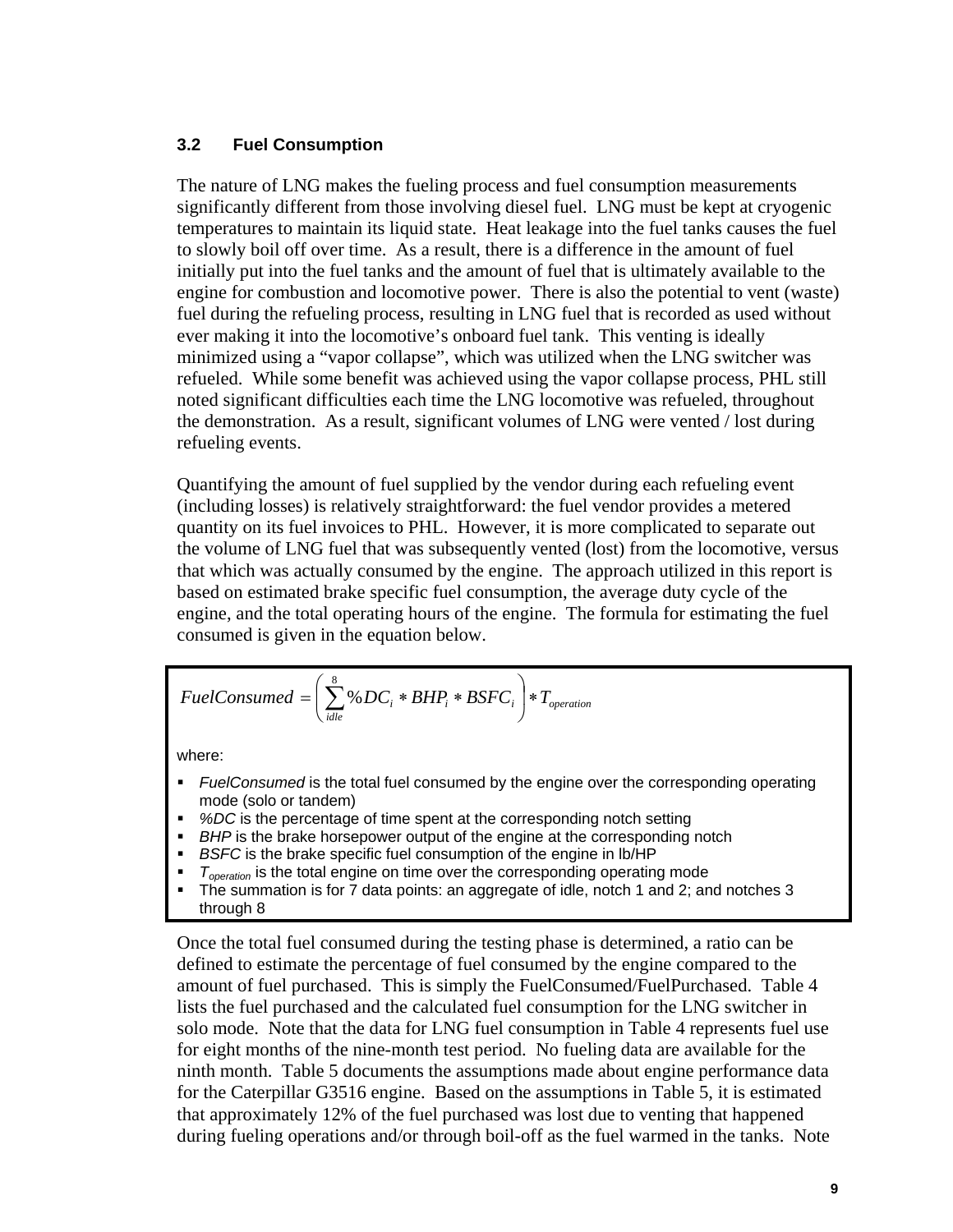that this estimate is highly sensitive to the assumptions in Table 5. However, as no direct measure of fuel used by the engine is available, the above methodology represents a best estimate.

| <b>LNG Purchased</b><br><b>LNG Consumed</b><br>(Diesel<br>(Diesel<br><b>Equivalent</b><br><b>Equivalent</b><br>Gallons)<br>Gallons) |              | <b>LNG Vented</b><br>(Diesel<br><b>Equivalent</b><br>Gallons) | Fuel<br><b>Consumption</b><br><b>Ratio</b> |
|-------------------------------------------------------------------------------------------------------------------------------------|--------------|---------------------------------------------------------------|--------------------------------------------|
| 19.673                                                                                                                              | 17,343       | 2,330                                                         | 88.2%                                      |
| (vendor provided)                                                                                                                   | (calculated) | (calculated)                                                  |                                            |

**Table 4. LNG Fuel Consumption Data / Calculations** 

**Table 5. Engine Performance Data Assumptions** 

| <b>Notch</b> | <b>Engine</b><br><b>Power</b><br>HP <sup>7</sup> | <b>Specific Fuel</b><br><b>Consumption</b> <sup>8</sup><br>lb/HP-hr | <b>Duty Cycle</b><br><b>Solo</b> |
|--------------|--------------------------------------------------|---------------------------------------------------------------------|----------------------------------|
| $I$ dle/1/2  | 106                                              | 0.132                                                               | 76.5%                            |
| 3            | 310                                              | 0.119                                                               | 5.9%                             |
| 4            | 462                                              | 0.111                                                               | 5.9%                             |
| 5            | 640                                              | 0.103                                                               | 4.7%                             |
| 6            | 845                                              | 0.097                                                               | 3.1%                             |
|              | 1,122                                            | 0.094                                                               | 2.0%                             |
| ጸ            | 1,320                                            | 0.094                                                               | 1.9%                             |

In the GreenGoat<sup>TM</sup> hybrid locomotive demonstration report, PHL reported the average fuel consumption for diesel switcher Number 32 (i.e., the control used in this report) to be 65 gallons per day. Using 19,673 diesel-equivalent gallons of LNG purchased during the nine month demonstration, it is estimated that the daily fuel consumption (including boil off / fueling losses) of the LNG locomotive was 72 diesel-equivalent gallons per day. For this comparison, it appears that the newer engine technology of the LNG locomotive roughly offset two inherent inefficiencies of dedicated LNG engines with respect to fuel consumption, which are: 1) the lower thermal efficiency of spark ignition compared to compression ignition; and 2) fueling and boil off losses associated with LNG. Table 6 summarizes the daily fuel use estimates for the LNG and baseline diesel locomotives. An estimate of the average Tier 2 locomotive fuel use is included based on data from the 2008 Port of Long Beach emissions inventory. Note that the fuel rates are normalized by the total engine horsepower as the Tier 2 locomotives are significantly larger than the LNG or baseline diesel locomotives. As a result of the

 $<sup>7</sup>$  Based on typical locomotive power vs notch settings, United States Environmental Protection Agency,</sup> Office of Mobile Sources, Regulatory Support Document, Locomotive Emission Standards, April 1998 8

 $8$  Based on Specific Fuel Consumption data for the G3516 LE engine. Caterpillar document number LEHQ6163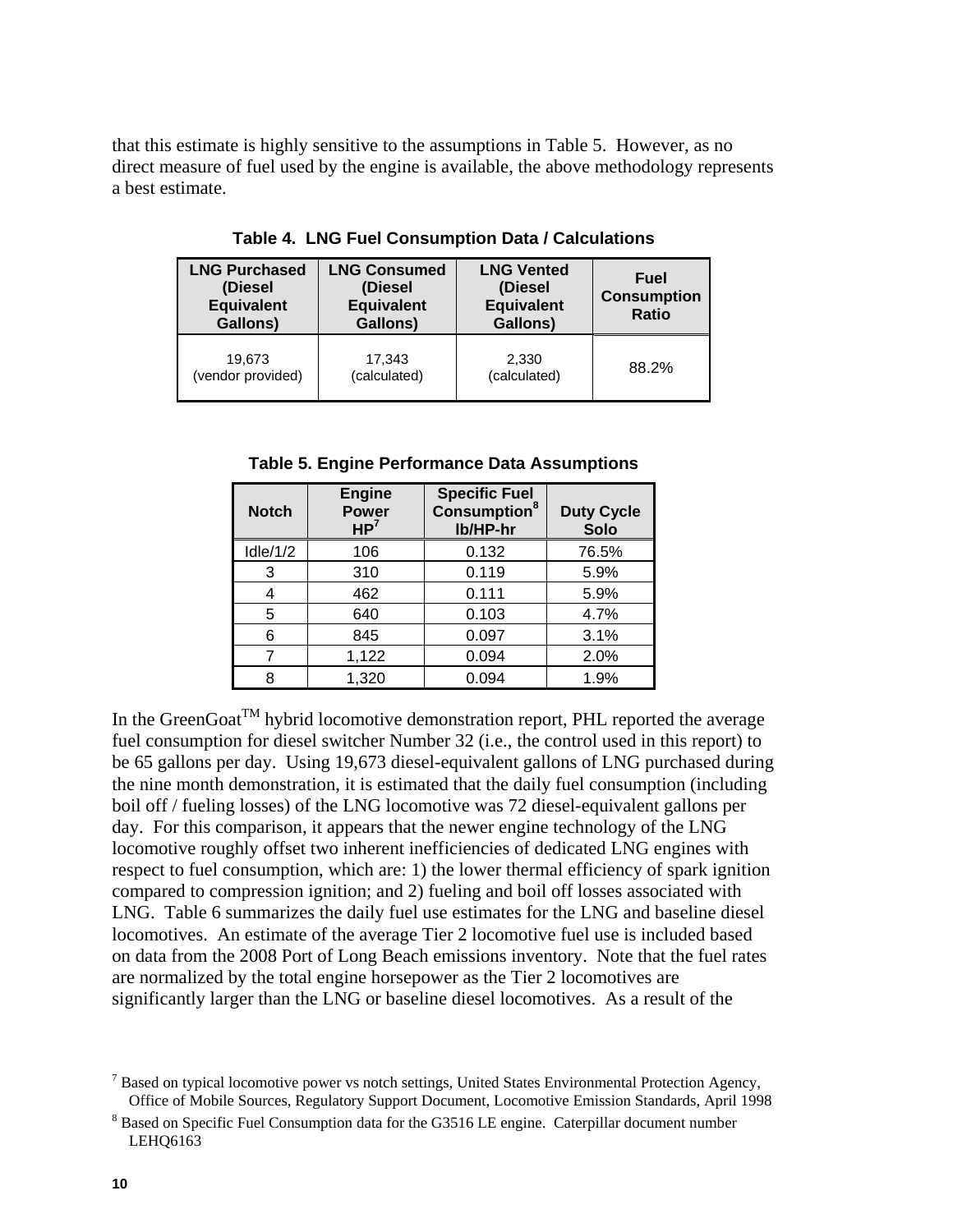increased engine power, PHL now uses one Tier 2 locomotive in services that previously required two of the older, 1,200 HP switcher locomotives.

| Locomotive         | <b>Horsepower</b> | <b>Estimated</b><br><b>Annual Fuel</b><br>Use (gal/yr) | <b>Fuel Rate</b><br>(gal/day) | <b>Normalized</b><br><b>Fuel Rate</b><br>(gal/day/hp) | % Change<br>from<br><b>Baseline</b> |
|--------------------|-------------------|--------------------------------------------------------|-------------------------------|-------------------------------------------------------|-------------------------------------|
| <b>BNSF 1203</b>   | 1.200             | 26,200                                                 | 72                            | 0.060                                                 | 11.1%                               |
| <b>PHL 32</b>      | 1,200             | 23,725                                                 | 65                            | 0.054                                                 | 0%                                  |
| Average PHL Tier 2 | 2,000             | 38,125                                                 | 104                           | 0.052                                                 | $-3.7%$                             |

**Table 6. Comparison of fuel consumption rates (diesel equivalent gallons)** 

The average price for a diesel equivalent gallon of LNG was \$2.35 during the demonstration, approximately 23% lower than the average diesel price of \$3.07 per gallon. It is important to note that the average daily fuel consumption data for the LNG locomotive were collected more than a year after the diesel consumption data were reported. As a result, it is difficult to compare the fuel economy of the LNG and diesel locomotives on a gallons/day basis. However, the 12% of LNG fuel lost through venting (primarily during refueling) offsets roughly half of the 23% cost savings from the lower price of the LNG fuel. Provided the fueling process can be improved to minimize or eliminate venting, then significant fuel cost savings might be realized by PHL.

It is important to note that PHL incurred additional costs associated with fueling that are not reflected in the fuel price, due to fueling logistics and requirements of the LNG fueling permit received from the Los Angeles Fire Department (LAFD). First, PHL provided staff from 2:00 a.m. to 4:00 a.m. on each day fueling was performed, adding labor costs. Second, PHL was required to pay a fee to the (LAFD) Los Angeles County Fire Department to cover the costs of the fire inspector's time to monitor each LNG locomotive refueling event.

## **3.3 Availability**

PHL provides rail operations 365 days per year supporting significant fluctuations in the volume of cargo to be moved on a daily basis. To support such dynamic load demands, PHL needs its switcher locomotives to be ready for work when called upon. Actual "availability" of any given switcher can be defined as:

# **Availability = (Time Worked) / (Time Requested to Work)**

However, PHL does not track "time requested to work" for its locomotives. For the purposes of this report, it is assumed that any PHL switcher locomotive could be requested to work 365 days per year. Further, the "time worked" by any switcher locomotive will be taken as: time requested to work (365 days) minus the number of days out of service. Availability (as used in this report) is then defined by:

## **Availability = [365 – (Days Out of Service\*)]/(365)**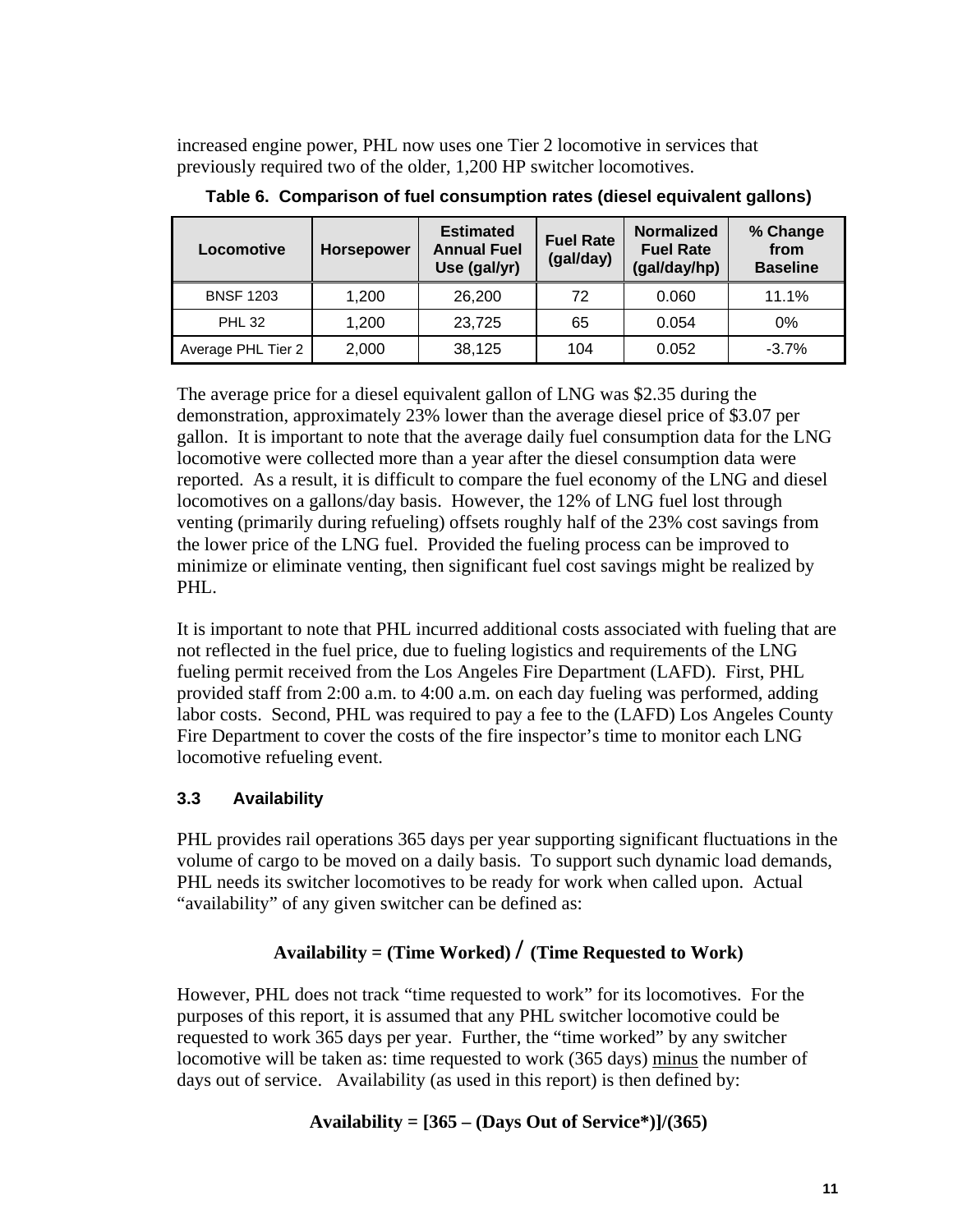\*(Days Out of Service) includes both scheduled and unscheduled maintenance

PHL service logs do not include records for the total number of days the LNG locomotive was out of service. Instead, PHL reported the number of mechanical issues the locomotive experienced. In total, PHL reported 11 mechanical issues over the ninemonth demonstration period. Without knowing the associated number of service days lost due to these mechanical issues, "Availability" as described above cannot be accurately quantified.

However, PHL staff did provide a relative estimate on availability, indicating that the LNG locomotive was out of service approximately 15-20% more often than the diesel fleet. PHL reports an excellent record of availability (greater than 95%) for most baseline (smurf) switcher locomotives in its fleet. Therefore, a 15-20% increase in downtime for the LNG locomotive compared to the baseline locomotive fleet would equate to an availability of roughly 75% to 80%.

PHL cited two key issues that contributed to decreased availability of the LNG switcher locomotive; 1) failure of LNG-specific subsystems and 2) problems associated with the LNG fueling process. Both issues are discussed further in Section 3.4.

## **3.4 Reliability**

The baseline diesel fleet of smurfs at PHL historically exhibited exceptionally high reliability, considering the average age of the fleet. This can be attributed to several factors including PHL's service personnel, and the general maturity and robustness of diesel technology (especially as applied to rail operations over a long history). PHL found the LNG switcher locomotive's overall reliability to be average, but less than its diesel smurf fleet.

Of the 11 mechanical issues reported by PHL, five were related to LNG-specific components, i.e., those that do not exist on diesel-electric locomotives. These issues and components are summarized in Table 7. Three of the five issues were related to the fueling process for the locomotive. PHL consistently cited fueling as the most difficult aspect of operating the LNG locomotive. In particular, the mobile LNG refueler truck was typically unable to completely fill the locomotive's LNG fuel tanks, due to pressure build-up in the tanks. The resulting partial fills had two effects. First, the resulting reduction in on-board energy diminished the locomotive's operating time capacity. Second, the inside of the vacuum-insulated LNG tanks were not being cooled as much as they would be during a complete fill. This resulted in progressively higher tank temperatures at the beginning of each fueling operation. Prior to rupturing the burst disk in mid-September (see Table 7), the LNG locomotive was only able to be fueled to about one-third of the rated fuel capacity (1,400 LNG gallons).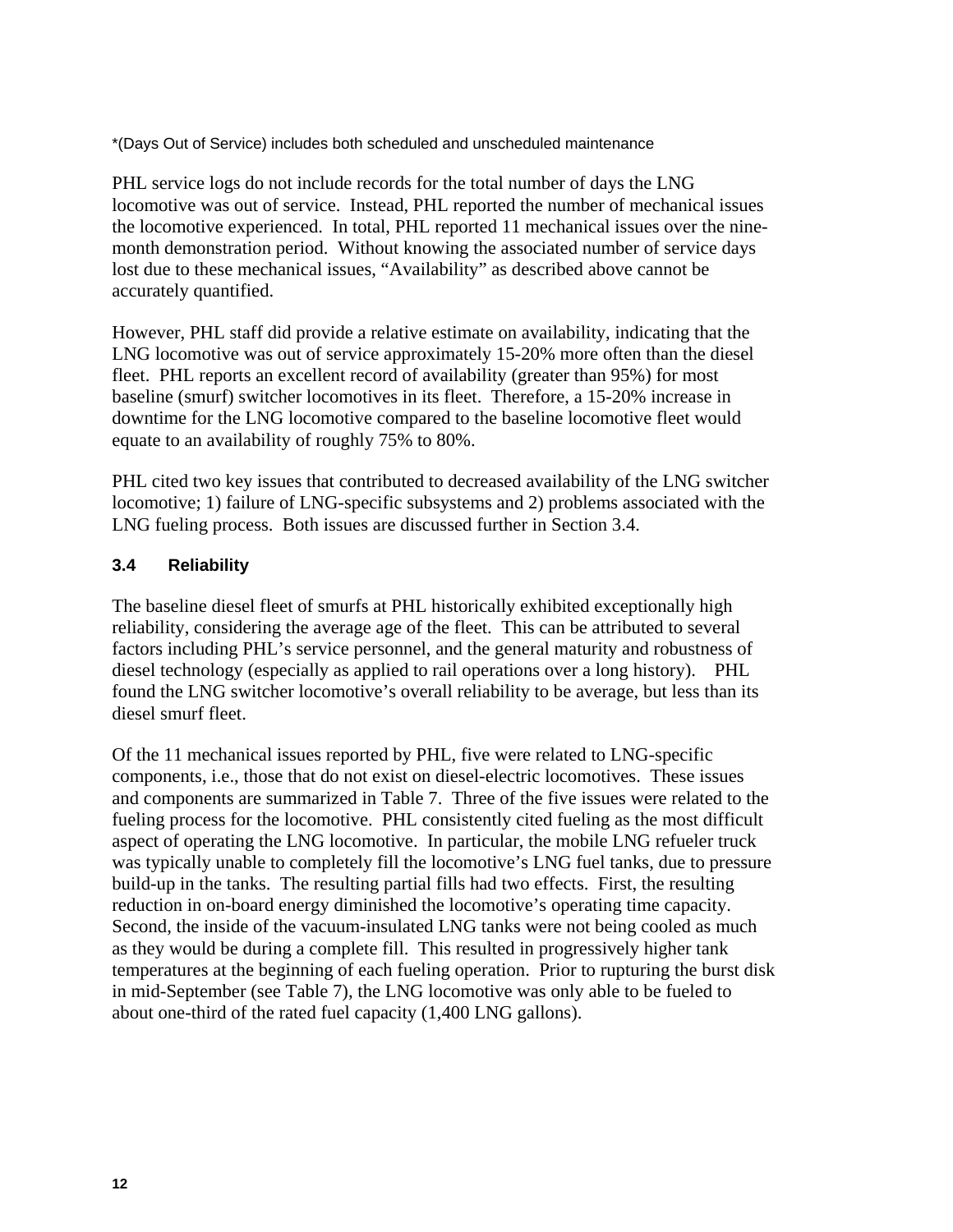| <b>Issue</b>                          | Date    | <b>Details</b>                                                                                                                        |
|---------------------------------------|---------|---------------------------------------------------------------------------------------------------------------------------------------|
| Low main air<br>pressure              | 5/25/05 | Engine would not start with low air pressure in the main<br>reservoir, as air pressure is required to operate the LNG<br>fuel valves. |
| Failed spark plug<br>transformer      | 6/17/08 | Found during 92 day inspection.                                                                                                       |
| Out of fuel                           | 9/9/08  | Locomotive only accepted 500 gallons of fuel due to hot<br>fuel tanks. Ran out of fuel while operating.                               |
| Out of fuel, heavy<br>venting of fuel | 9/13/08 | Ran out of fuel. When refueled to 400 gallons, tanks<br>heavily vented LNG fuel.                                                      |
| Blown burst disk                      | 9/14/08 | Burst disk ruptured during previous fueling due to a too-<br>rapid fueling event.                                                     |

|  |  |  | Table 7. Summary of LNG-related mechanical issues |
|--|--|--|---------------------------------------------------|
|--|--|--|---------------------------------------------------|

## **3.5 Service Capability**

The LNG locomotive acquired for the demonstration program was used in solo operation and compared against historical data from one of PHL's smurf switchers; both cases involved car switcher service at the Yang Ming terminal. Table 8 summarizes the average mileage and time the locomotives were utilized in solo operation while Table 9 summarizes the average duty cycle for each locomotive by notch setting. Figure 3-1 provides a graphical comparison of the average duty cycle by fuel type. It is important to note that the data for the diesel locomotive is limited to a single data set spanning just six days of operation, while the LNG switcher logged nearly nine months of operation. However, it is reasonable to conclude that the test (LNG) and diesel (baseline smurf) locomotives were operated in essentially similar ways, based on the nearly identical average miles traveled per hour of operation (Table 8) and the similar duty cycles shown in Figure 3-1,

| Locomotive/<br><b>Fuel</b>        | Miles per day | Hours per day | Total<br><b>Miles</b> | Total<br><b>Hours</b> | Avg. Miles<br><b>Traveled per Hour</b><br>of Operation |
|-----------------------------------|---------------|---------------|-----------------------|-----------------------|--------------------------------------------------------|
| Test / LNG                        | 10.4          | 4.6           | 2,365                 | 1.049                 | 2.25                                                   |
| Baseline (Smurf)<br><b>Diesel</b> | 6.5           | 2.9           | 36.9                  | 16.3                  | 2.26                                                   |

**Table 8. Time and mileage by locomotive / fuel type in solo operation**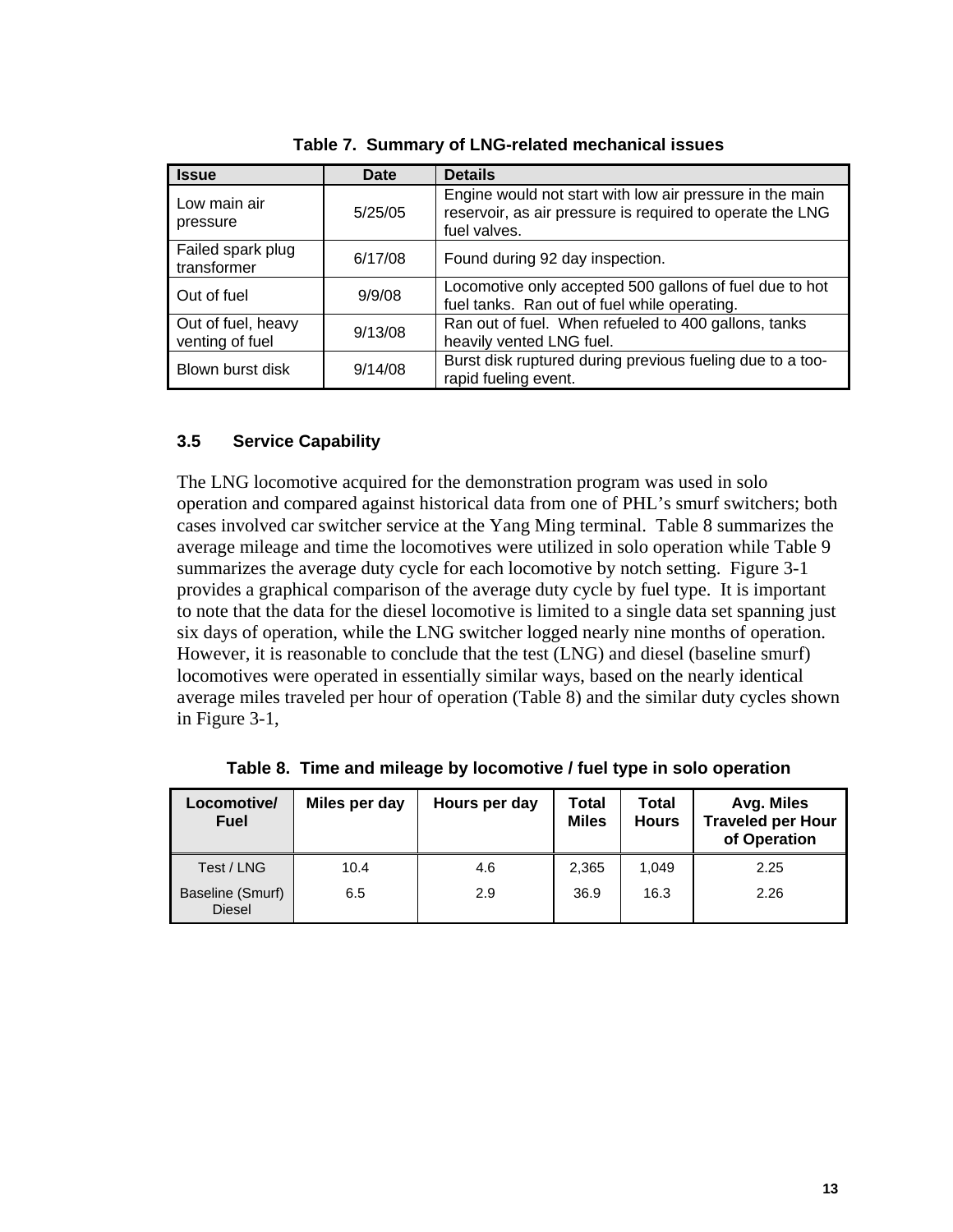| Locomotive /<br><b>Fuel</b>       | Idle/<br><b>Notches</b><br>1 and $2$ | <b>Notch</b><br>3 | <b>Notch</b> | <b>Notch</b><br>5 | <b>Notch</b> | <b>Notch</b> | <b>Notch</b><br>8 |
|-----------------------------------|--------------------------------------|-------------------|--------------|-------------------|--------------|--------------|-------------------|
| Test / LNG                        | 76.5%                                | 5.9%              | 5.9%         | 4.7%              | 3.1%         | 2.0%         | 1.9%              |
| <b>Baseline</b><br>(Smurf) Diesel | 73.3%                                | 6.6%              | 6.9%         | 4.5%              | 3.2%         | 2.4%         | 3.1%              |

**Table 9. Average duty cycle by fuel type for solo operation** 

#### **Duty Cycle for Solo Operation**





PHL found that when the LNG locomotive was operating, it had performance similar to the control diesel locomotive. However, PHL reported that "fuel capacity was a big issue" because the LNG locomotive required refueling every three days, compared to the diesel locomotive that was refueled once a week. Additionally, the LNG locomotive lacked a reliable fuel gauge. This necessitated PHL staff to make educated estimates of fuel levels in the LNG locomotive and, on two occasions, contributed to the locomotive running out of fuel. $9$ 

## **3.6 Maintenance and Support Requirements**

PHL reported that the maintenance and support requirements for the LNG locomotive were comparable to the diesel fleet, with the exception of the fuel system and safety

 $9^9$  Greg Peters, Pacific Harbor Lines, email to TIAX's Helena Chiang on October 1, 2010.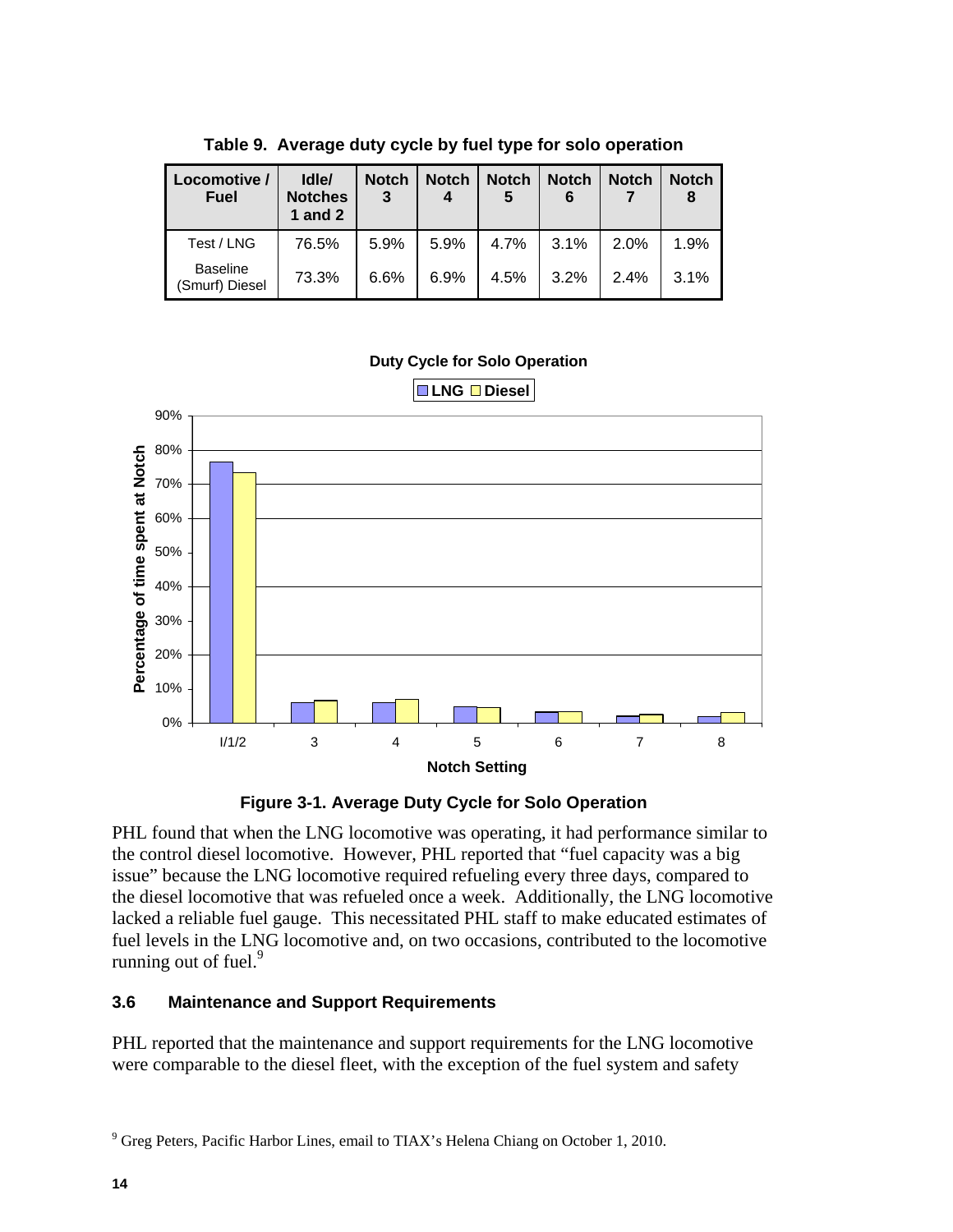monitoring equipment related to the use of the LNG fuel. PHL stated that the number and type of mechanical issues encountered during operation of the LNG locomotive were comparable to the existing diesel fleet, not considering issues specifically related to the LNG fuel system. Table 10 summarizes the number of scheduled and unscheduled maintenance events as well as the number of mechanical issues encountered during the test period. Maintenance events are considered any mechanical repair or inspection that was performed on the locomotive. During the demonstration, the only scheduled maintenance events were federally required 92-day mechanical inspections. It is important to note that two of the mechanical issues were discovered and repaired during scheduled maintenance events and, therefore, did not result in an unscheduled maintenance event.

| <b>Fuel / Locomotive</b><br><b>Type</b>                                   | Total # of<br><b>Mechanical Issues</b> | # of Scheduled<br><b>Events</b> | # of Unscheduled<br><b>Events</b> |
|---------------------------------------------------------------------------|----------------------------------------|---------------------------------|-----------------------------------|
| <b>Test LNG Switcher</b>                                                  |                                        |                                 |                                   |
| Diesel "Smurf" Switcher<br>Baseline (average<br>estimated from PHL fleet) |                                        |                                 |                                   |

**Table 10. Number of Scheduled and Unscheduled Maintenance Events**